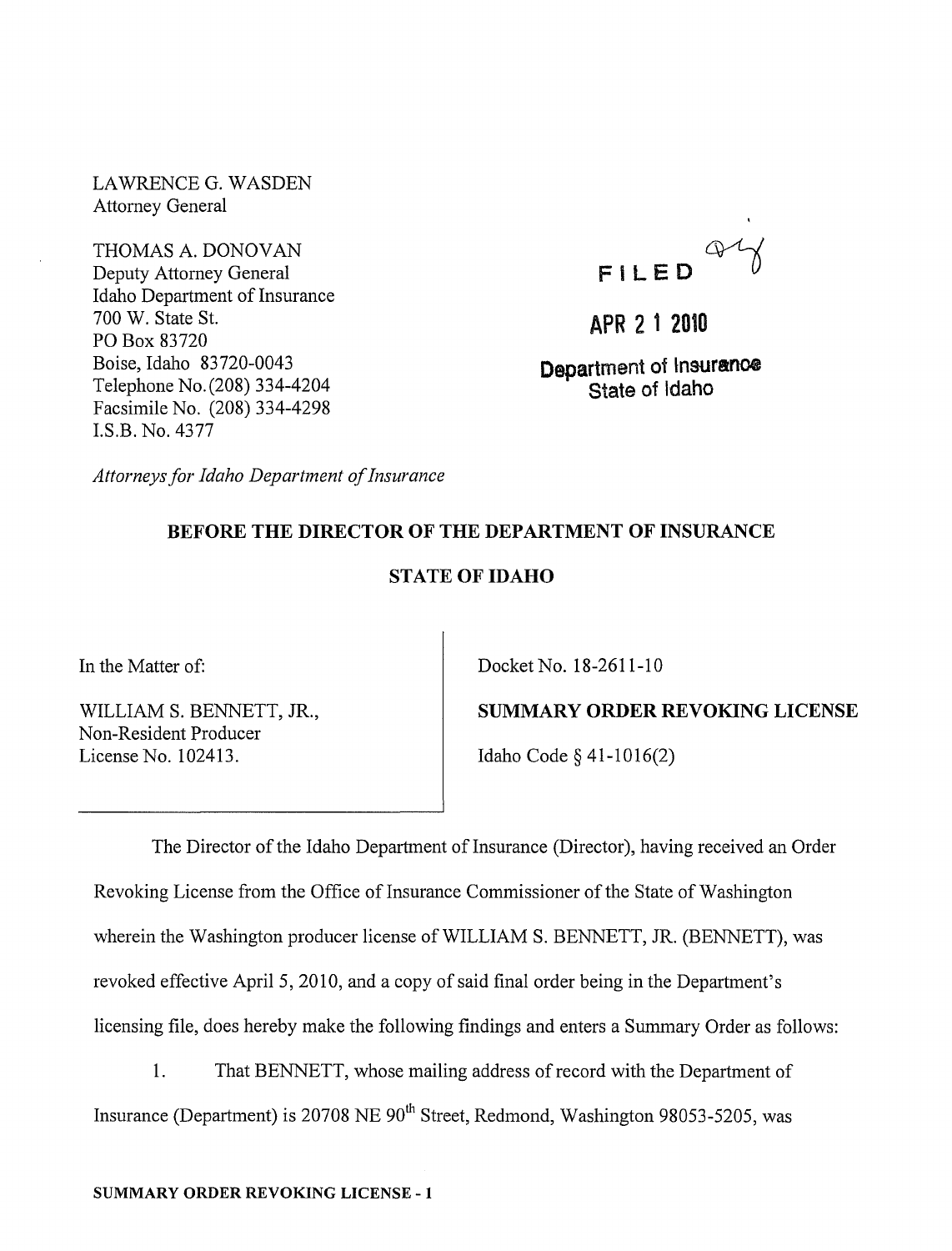licensed in the state of Washington as a producer and that an Order Revoking License was entered on or about March 16, 2010, by the State of Washington Office of Insurance Commissioner revoking BENNETT's Washington producer license effective April S, 2010. As reflected in the Certificate of Service below, this order is also being sent to BENNETT at the business address on record with the Department, as well as to BENNETT at the address used in the Washington order, since that is different.

2. 14,2010. That the Department obtained a copy of that revocation order on or about April

3. That BENNETT has been continuously licensed as an Idaho non-resident producer since the date of initial issue of license on June 27, 2003. The license number, as identified above, is 102413.

4. That, pursuant to Idaho Code § 41-1016(2) the Director of the Idaho Department of Insurance shall suspend or revoke any license issued under title 41, chapter 10, Idaho Code, where the Director has received a final order of suspension or revocation from the insurance regulatory official of the licensee's home state.

S. Therefore, based upon the foregoing, the Director finds that a revocation of the license herein is appropriate, and, in consideration of the premises:

IT IS ORDERED that the Idaho non-resident producer license of WILLIAM S. BENNETT, JR., No. 102413, is hereby REVOKED; and

IT IS FURTHER ORDERED that WILLIAM S. BENNETT, JR., shall immediately surrender and return his non-resident producer license No. 102413 to the Idaho Department of Insurance at the following address: Idaho Department of Insurance, 700 West State Street. 3<sup>rd</sup> Floor, Boise, Idaho, 83720-0043.

#### SUMMARY ORDER REVOKING LICENSE - 2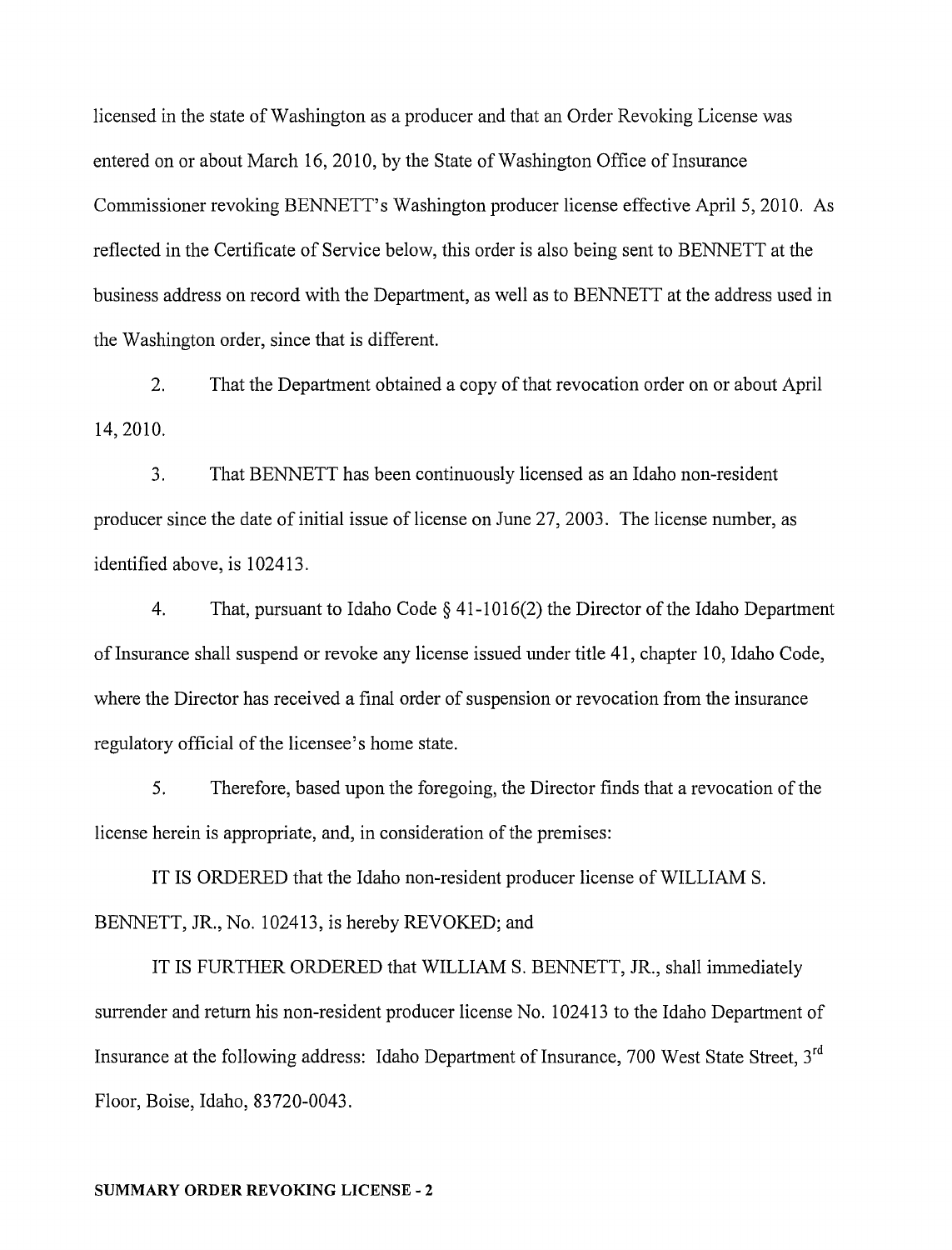# IT IS SO ORDERED. DATED this  $\frac{7}{4}$   $\frac{2}{4}$  of April 2010.

Idaho Department of Insurance

 $\frac{1}{2}$  the UL of Cal Director

### **NOTIFICATION REGARDING REPORTABLE PROCEEDINGS**

This is considered a reportable administrative proceeding. As such, it is a public record and is public information that may be disclosed to other states and reported to companies of which you are actively appointed. This information will be reported to the National Association of Insurance Commissioners (NAIC) and will appear in the Idaho Department of Insurance's online sem'chable database. Be aware that this proceeding must be disclosed on any license application and must be reported to any and all states in which you hold an insurance license.

### **NOTIFICATION OF RIGHTS**

This constitutes a final order of the agency. Any party may file a motion for reconsideration of this final order within fourteen (14) days of the service date of this order. The agency will dispose of the petition for reconsideration within twenty-one (21) days of its receipt, or the petition will be considered denied by operation oflaw. *See* Idaho Code § 67-5246(4).

Pursuant to Idaho Code §§ 67-5270 and 67-5272, any party aggrieved by this final order may appeal it by filing a petition for judicial review in the district court of the county in which: (1) the hearing was held; or (2) the final agency action was taken; or (3) the aggrieved party resides or operates its principal place of business in Idaho; or (4) the real property or personal